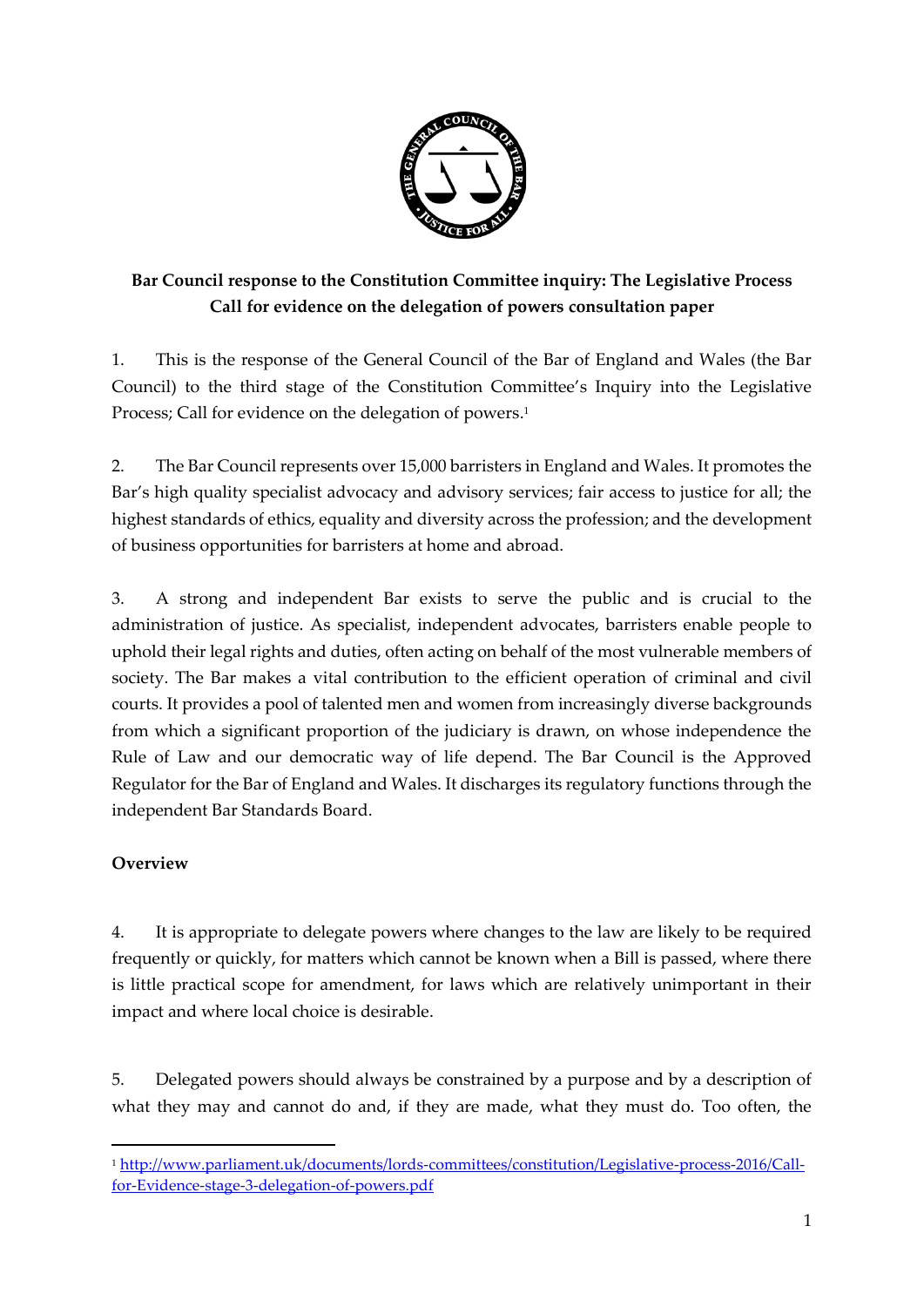Government seeks broad delegated powers for the wrong reasons, i.e. because they do not know what they intend to do. Skeleton Bills and provisions should be approached sceptically, and should be subject to appropriate scrutiny and sunset provisions. "Speed" is never an appropriate justification for a skeleton provision.

6. Parliamentary scrutiny of delegated powers is effective in the House of Lords (although too limited in scope), but not in the House of Commons. The Delegated Powers and Regulatory Reform Committee could perform even more effectively, particularly if it carried out scrutiny on all Bills on their Introduction and liaised with Public Bill Committees.

7. The Bar Council has serious concerns about the use of guidance instead of secondary legislation. There are egregious examples in the immigration regime.

8. Parliamentary scrutiny of delegated legislation is effective in ensuring that the Government acts within its powers, follows Statutory Instruments (SI) practice and procedures and is of adequate quality. It is less effective in scrutinising the policy merits. There is little justification for making secondary legislation amendable (except, perhaps, for Brexit legislation) but immense care should be taken to ensure that power is only delegated appropriately. Parliament should be more willing to reject secondary legislation using its existing powers.

9. The Bar Council does not take a principled position against Henry VIII powers. Granting a small number of Henry VIII powers will in most cases be preferable to granting a single broad power.

10. Explanatory Notes do not contain sufficient information on proposed secondary legislation. In many cases that information will not be available. Parliament should not seek comfort by asking for draft legislation; it might change, and it may require consultation. Parliament should focus on considering and limiting the full scope of delegated powers.

11. It is likely that the Government will need to prepare high volumes of secondary legislation to convert the *acquis*. The Bar Council is concerned that the "Great Repeal Bill" might give the Government a large amount of power in areas where that power has to date been constrained by stringent European consultation and scrutiny requirements. Parliament should consider whether it should adopt a special scrutiny procedure for Brexit legislation. The House of Lords could adopt a Select Committee procedure, and it may be appropriate to provide for amendment of secondary legislation in some areas.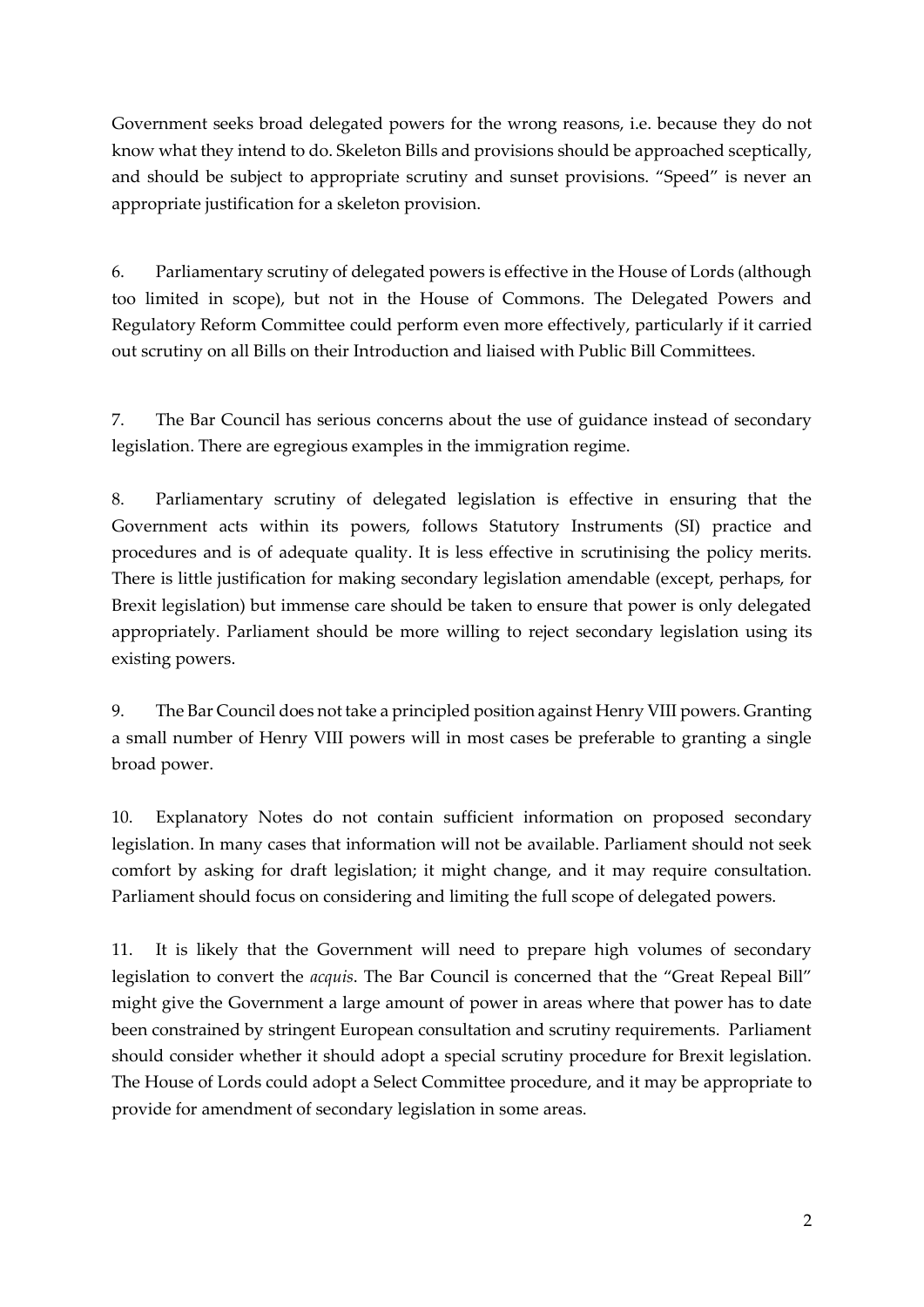### *Consistency of approach*

**Q1. For what purposes is it appropriate to delegate powers to make law to Government? Is there a clear boundary between subject-matters which are appropriate for primary legislation on the one hand and for secondary legislation on the other?**

12. The Bar Council suggests that it may be appropriate for legislative power to be delegated in the following respects:

- where it is known or likely that there will be a need for frequent changes to ensure that the purpose of the legislation continues to be fulfilled in changing circumstances (e.g. where a figure may need to be changed in order to reflect changes in economic conditions);
- where it is desirable to allow for the possibility of some future change;
- where the law might need to be changed quickly;
- aspects of the law that (for good and justifiable reasons) cannot be known at the time when the Bill is passed;
- laws made at a point where there is little practical scope for amendment (e.g. international commitments are being implemented);
- laws which are relatively unimportant in their impact (assuming that such laws are truly necessary); and
- situations where local choice is desirable, within defined limits, and the delegation is to local authorities as local legislative bodies with democratic accountability.

13. There is general agreement that laws which describe procedures and forms are often suitable for delegated legislation – in those cases the reasons for delegation cover several of the grounds above – but beyond that, the Bar Council's perception is that too often the reason for seeking delegated powers is not concerned with their justification on any of those grounds, but more with trying to give the executive flexibility in situations in which legislation is being brought forward without sufficient clarity (or even internal agreement) about what the final policy aims and methodology will be; in other words, simply because the executive is not yet ready or able (or willing) to set out in primary legislation what ought to be in the primary legislation. In those types of situation, the risk of excessive and inappropriate delegation is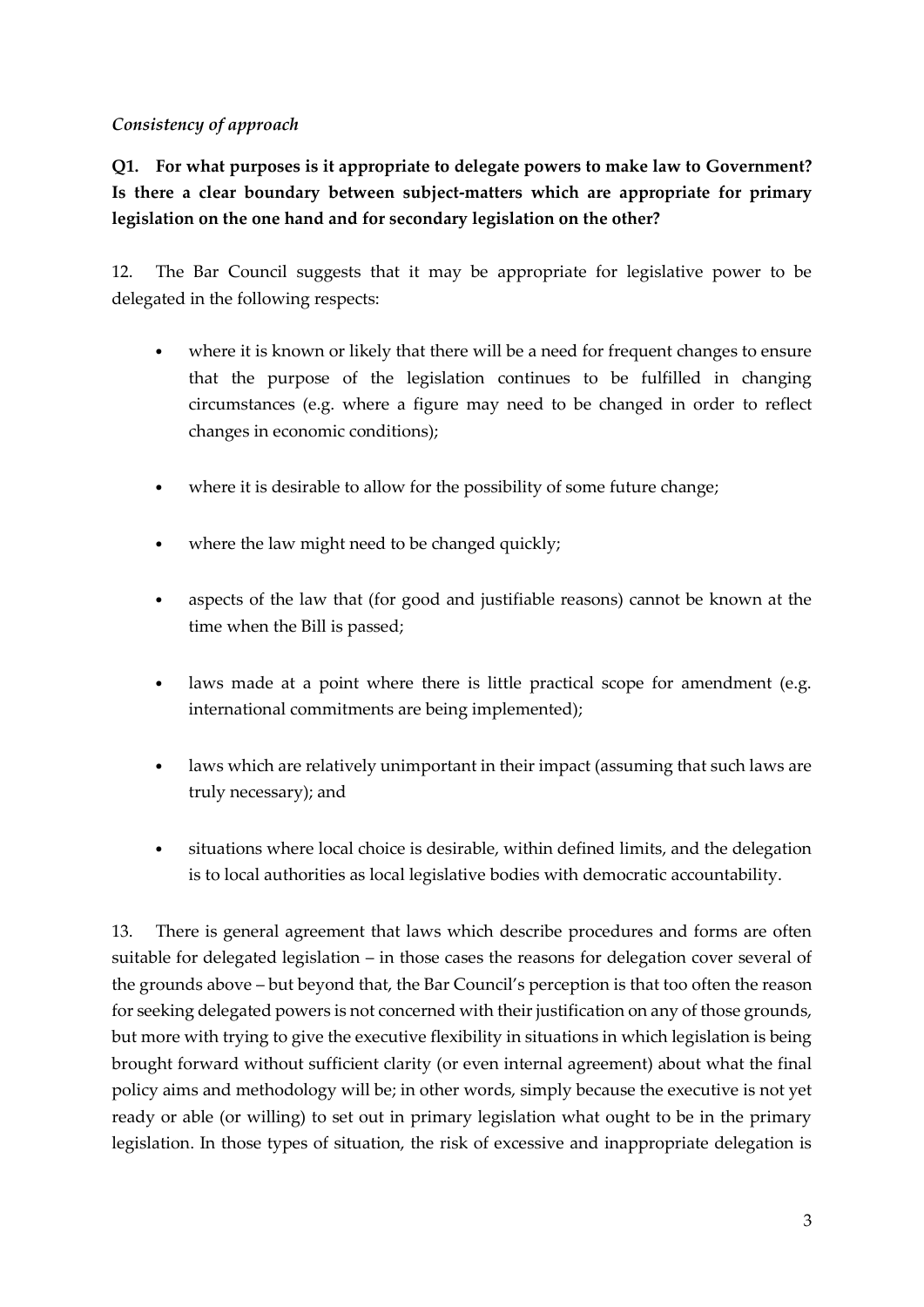much greater, not least because it will be more difficult for Parliament to set clear aims for the power and clear limits on its exercise.

14. It is rare for power simply to be delegated, and simple delegation would ordinarily be constitutionally inappropriate. In almost every case, the delegated power is rightly constrained – by a purpose for which it must be used, by procedural requirements, by matters that must be taken into account, and by other limits. These constraints are constitutionally essential, because they provide the Government with clear direction on how it should exercise the power, and provide Parliament and the Courts with the tools they need to scrutinise and constrain abusive exercises of power. The Bar Council considers that Parliament could reasonably require that all delegated powers should be constrained through clear words on both—

- a. the purpose for which the power may be used;
- b. the scope of the power, including what sort of provision must be included in delegated legislation, what sort of provision may be included in delegated legislation and what sort of provision cannot be included in delegated legislation.

15. Many current delegated powers are unconstrained by a purpose restriction, and many others contain only minimal restrictions on how the power can be used (indeed they often only include words which are intended to put beyond doubt how very wide a delegated power is intended to be). There are occasions when constraints are set at a level which leaves an unfortunate and unhelpful degree of uncertainty as to the scope of the power.

16. This question might also be answered by considering matters that are *inappropriate* for delegated powers, but having considered this, we have found it difficult to set out a list of inappropriate matters in generalised terms. A dividing line simply between matters of policy and matters of implementation is a difficult one to draw in a general way, and a similar point will often apply in other areas (e.g. whether law have a significant effect on fundamental rights and freedoms). We might suggest that delegated legislation should not exclude or limit access to courts or tribunals, or laws affecting fundamental rights and freedoms, but that may not be a sensible or useful test in relation, for example, to delegated legislation under a statute relating to the administration of justice (e.g. court procedural rules).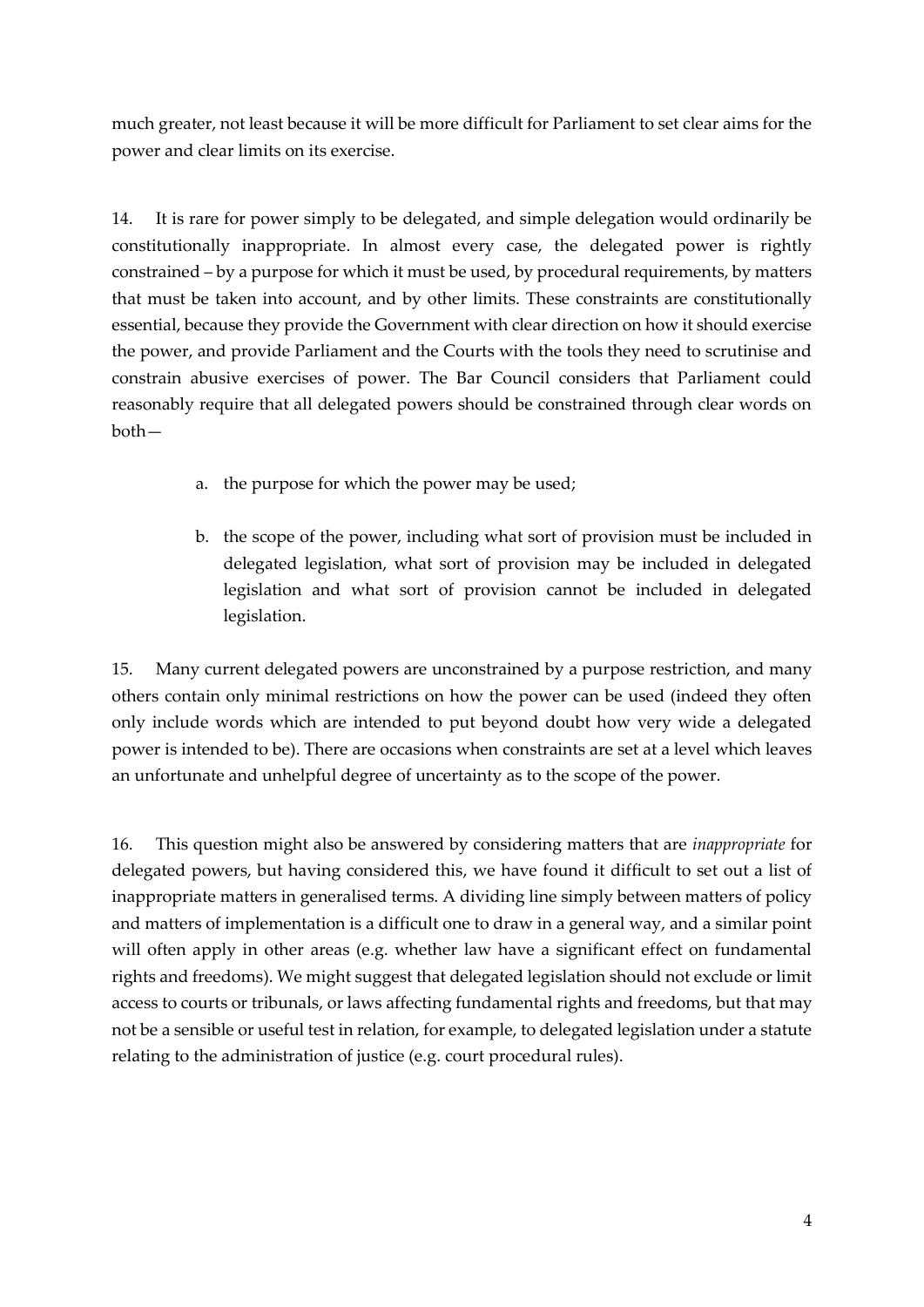# **Q2. Does the Government have a consistent approach to the delegation of powers and, if so, on what basis has that approach been adopted? Has the outcome of this approach been satisfactory?**

17. The Bar Council has not observed any consistency of approach by the Government, although in many instances power to legislate has been delegated in the type of circumstances outlined above. There are numerous examples, though, of where substantial amounts of legislative power have been delegated with significant consequences for the sectors of the economy affected. For instance the Housing and Planning Act 2016 contained broad powers to enable the Government to introduce a requirement for developers to build Starter Homes, with enormous implications for the housing supply sector. The constraints on the use of the power are minimal. The Bar Council considers it an inappropriate use of delegated powers.

18. Indeed, the oral evidence given to this Committee by Daniel Greenberg and Sir Stephen Laws suggests that there is no consistent approach, other than what the department promoting the legislation believes Parliament might accept (through persuasion or lack of attention). Bar Council suggests that that the approach is also likely to depend on the attitudes of the key civil servants (and, to a degree, Ministers) to this issue.

19. In areas of the law dominated by EU law, the origin of most legislation (where UK legislation has been needed) has been through the exercise of delegated powers; and in many cases, this has involved the amendment of primary legislation by delegated legislation. The Bar Council does not consider that these areas of legislation are materially "worse" as a body of law than areas of domestic law set out in primary legislation. Either approach may lead to good or bad law.

## **Q3. How effective is parliamentary scrutiny of provisions in primary legislation that delegate power to the Government?**

20. In the House of Commons there is little or no scrutiny of provisions which delegate power. Occasionally the scope of a delegated power is raised by a member at Committee stage, but there is no consistent approach.

21. In the House of Lords, the Delegated Powers and Regulatory Reform Committee (DPRRC) provides far more effective scrutiny. Without its reports, the Bar Council would fear that the Government would seek considerably larger numbers of, and considerably broader, delegated powers. The most important element of the DPRRC's scrutiny is in questioning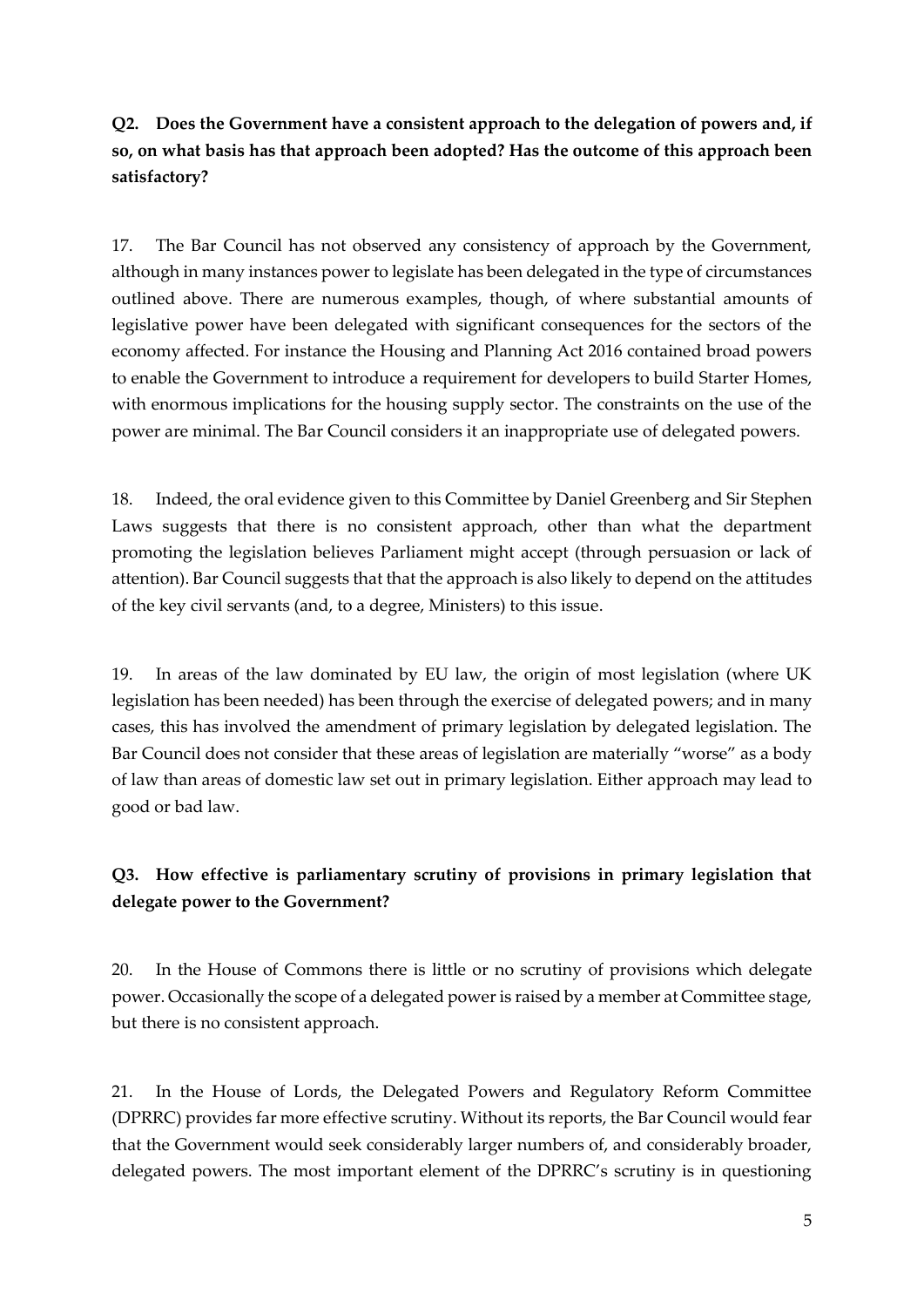whether power should be delegated at all and seeking a justification for it. By forcing the Government to explain, it requires the Government to consider the options available to it, and the Bar Council is aware that this means that civil servants – particularly at the instigation of their lawyers – often adopt alternative approaches while legislation is being prepared.

22. The Bar Council does, though, consider that the DPRRC could improve its scrutiny still further. The DPRRC often scrutinises power-by-power and does not always consider the overall balance between matters on the face of the Bill and matters which are being delegated. The DPRRC could require the Government to explain how it has struck an overall balance for each area of law in a Bill (e.g. for each Part). The DPRRC could also produce its reports earlier for Bills which are introduced in the House of Commons, perhaps finding a way to work effectively with the Public Bill Committee for those bills presented in the Commons.

### **Q4. Are there circumstances in which 'skeleton' Bills and clauses are appropriate? Are 'skeleton' Bills and clauses becoming more frequent, and if so, why?**

23. The Bar Council suggests that skeleton Bills and clauses should be assessed on their merits, but with a sceptical approach.

24. Some regard skeleton provisions as appropriate where instead of regulating immediately, it is proportionate to provide an incentive for voluntary action. This approach may take the form of "backstop" skeleton powers such as section 77 of the Climate Change Act 2008, which had an immediate impact on retailers' approach to issuing single use carrier bags, and delayed and eased the introduction of the effective (and relatively uncontroversial carrier bag charges across the UK, individually timed and tailored for Scotland, Wales and England. Others, however, question whether this is truly an appropriate purpose of legislation. We do not seek to promote one view over the other.

25. There might also be appropriate in highly complex areas of policy where different elements of the drafting need specialist input, and the elements must then be drawn together effectively (e.g. in areas such as energy law, where it may be necessary for new law to dovetail with new conditions in energy licences and codes – see, for instance, the powers in Chapter 6 of the Energy Act 2013). Where these factors are present, and the Government provides an adequate explanation, Parliament might still be open to delegating power at a skeleton level. Appropriate scrutiny or sunset provisions may then be the right tools to ensure that such powers are used in the right way, so long as they are built into the legislation in a tailored and cautious way.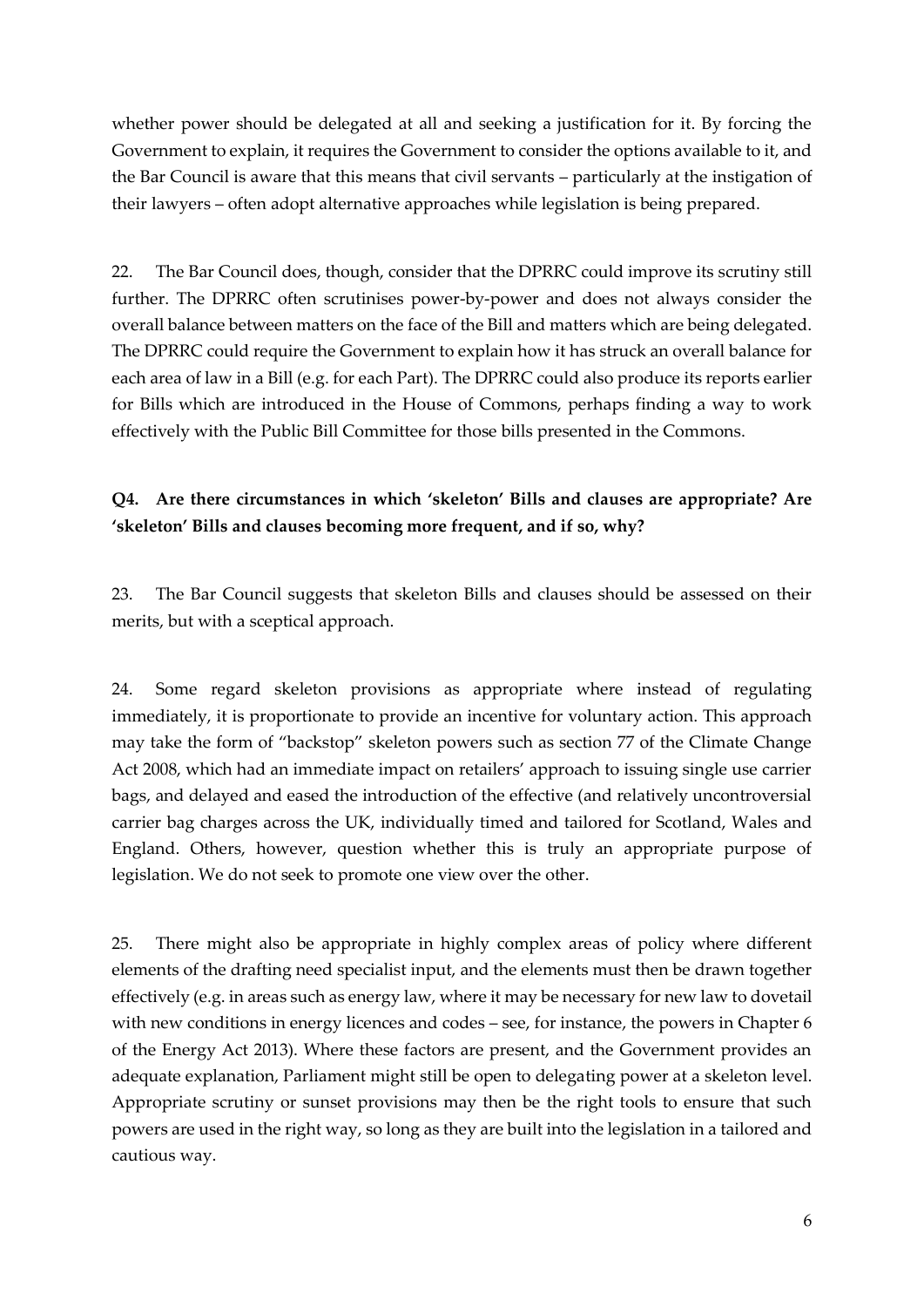26. The Bar Council does not consider that 'speed' is ever an appropriate justification for skeleton Bills and clauses. In most cases, this is simply shorthand for "we have not thought through what we intend to do": see, again, the Housing and Planning Act 2016, where the Government has already announced that some of the broad powers it hastily sought will not be used. Moreover, the Bar Council does not think that speedier results are usually achieved; the time which could have been spent preparing better primary legislation is spent preparing secondary legislation (where time is also wasted when the powers taken a year earlier do not match the final policy and work-arounds are required).

## **Q5. How far are matters previously dealt with in secondary legislation moving into guidance, codes of practice and directions; and what are the implications of any such movement for Parliamentary scrutiny?**

27. The Bar Council has a serious concern that the use of policy guidance, without any clear or express statutory basis, has in some areas of law created a complex body of provisions that govern the way individuals and businesses can behave but which is not subject to parliamentary control of any sort. A clear example is the Guidance issued by the Home Office in connection with the sponsorship of foreign students or employees in the points based immigration system. The scope and detail of the Guidance can be seen by examining, for example, the "Tier 4 of the Points Based System: guidance for Sponsors" documents 2 and 3, concerned with the sponsorship activities of educational establishments. Document 2 is a 93 page document which creates a substantive scheme; document 3 is a 21 page document concerned with compliance decisions, which can include the revocation of a sponsorship licence. Decisions applying these policies have very considerable implications for the colleges concerned. There are other equally complex policy documents covering aspects of the points based system as they affect both employers and educational establishments.

28. The Immigration Rules properly so called are subject to a modified form of negative resolution procedure (see R(Alvi) v Home Secretary (JCWI intervening) [2012] 1 WLR 2208). However, in New London College v Home Secretary [2013] 1 WLR 2358 the Supreme Court held that the details of the licensing system for educational establishments did not need to be laid out. Whilst this decision confirmed that the Guidance was lawful, Lord Sumption commented in paragraph 1 that: "*The Immigration Act 1971 is now more than 40 years old, and it has not aged well. It is widely acknowledged to be ill-adapted to the mounting scale and complexity of the problems associated with immigration control. The present appeals are a striking illustration of the problem.*"

29. The result is a complex system of regulation not subject to any parliamentary scrutiny.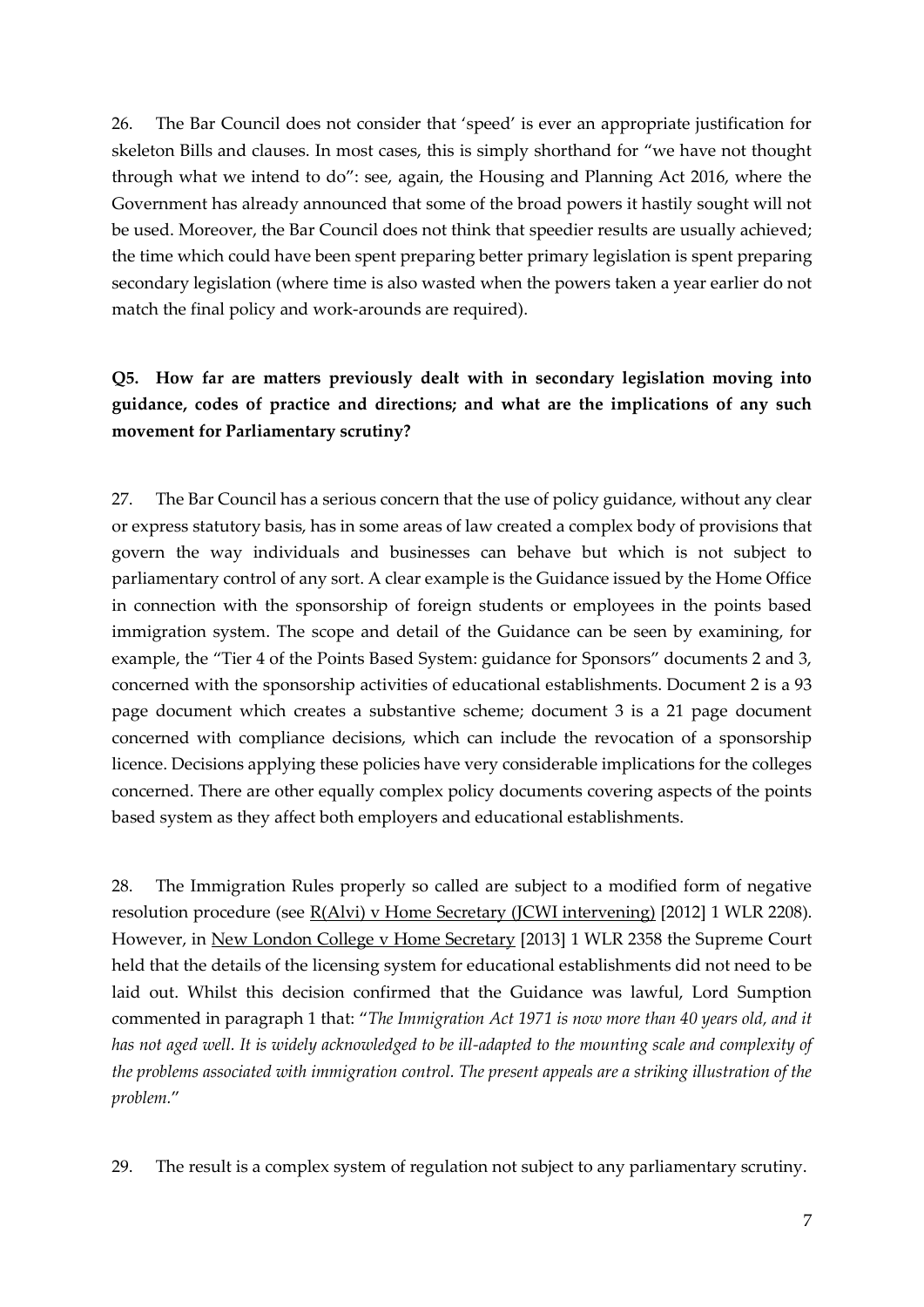30. The Bar Council consider that this Guidance is a very clear example of regulation outside any framework of parliamentary control; but does not consider that the problem is confined to immigration. There has always been an extensive use of policy for e.g. planning purposes but the present position involves extensive use of documents such as the National Planning Policy Framework.

31. The advent of the use of the internet as the medium for the promulgation of policy creates another dimension to the problem, since the detail of the policies can be readily adjusted with the minimum of notice and formality. Furthermore, when changes are made, previous iterations of such guidance can become difficult to identify, even though they may still be relevant to pre-existing situations.

32. The issues created by the combination of a greater use of policy; and the migration of policy onto the internet, deserve careful consideration.

#### *Scrutiny of secondary legislation*

**Q6. The extent to which it is appropriate for Parliament to devolve power to the Government inevitably depends on the appropriateness of Parliament's future scrutiny of the exercise of those powers. To what extent are current procedures for scrutinising secondary legislation effective?**

33. The Bar Council considers that the current procedures for scrutinising are adequate for ensuring that secondary legislation is made within its powers, follows proper SI practice, is of adequate quality and that procedural checks have been made (especially in relation to consultation). However, the Bar Council believes that the procedures are less effective in identifying whether the policies described in secondary legislation are the right policies and should be added to the statute book. It is very rare for negative resolution instruments to be debated in either House, regardless of their significance and content. It is even rarer for any instrument (under either the affirmative or negative resolution procedure) to be blocked by either House. This suggests that once legislative power has been transferred to the Government there is no effective check in place on the use of that power to make laws which implement flawed or disproportionate policies.

34. We shall say more about this in answer to question 8 below.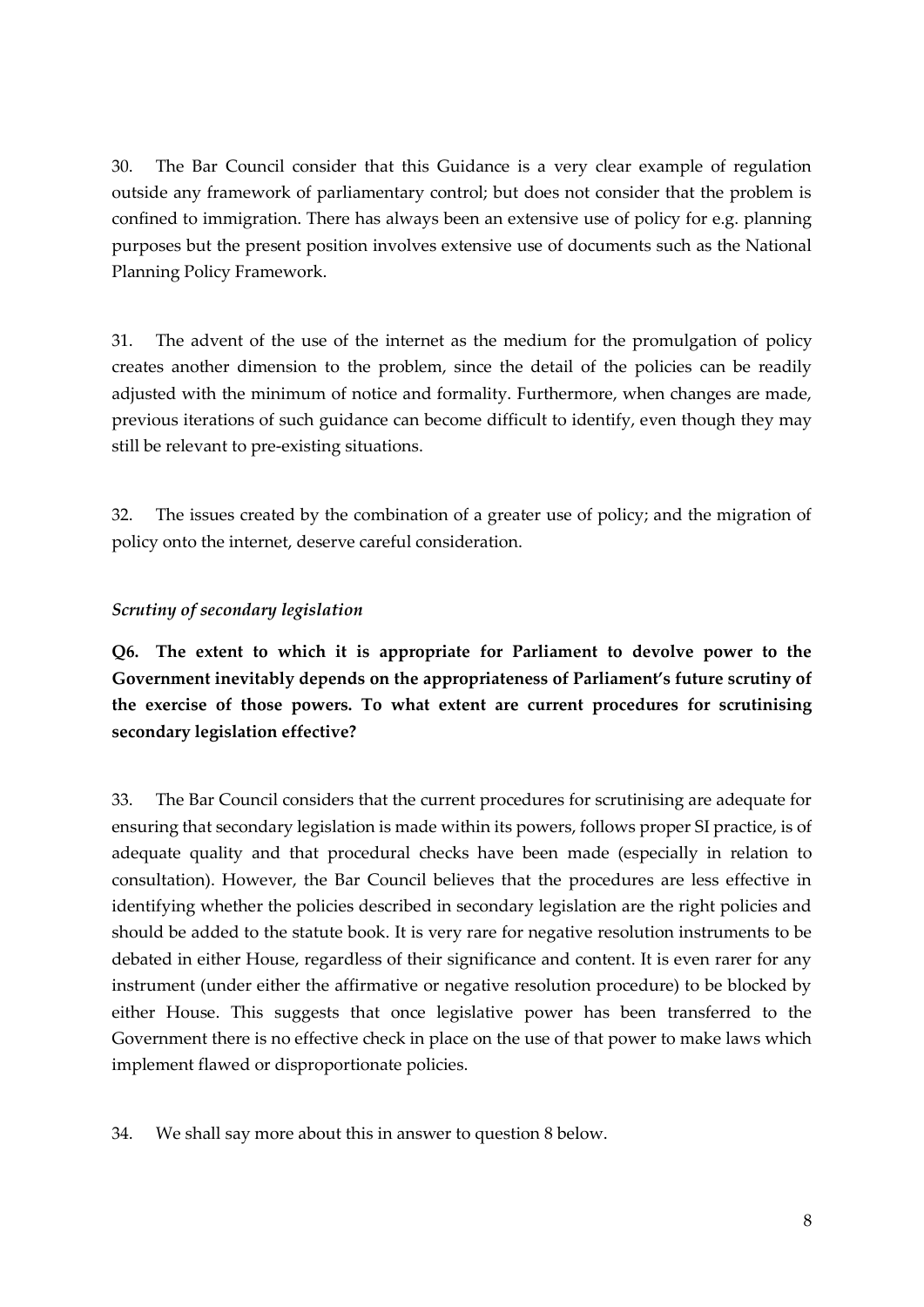**Q7. Is there a case for making secondary legislation amendable in certain circumstances (and if so, in which circumstances), or for greater use of an enhanced scrutiny process that allows Parliament to scrutinise draft instruments before a final version is introduced for approval (such as the existing super-affirmative procedure)? What problems arise from the 'take it or leave it' process currently used for agreeing secondary legislation?**

35. The Bar Council thinks it would be very difficult to identify a class of secondary legislation above any other which would be appropriate for amendment. The exercise of any delegated power involves choice, and most instruments contain a mixture of more important and less important elements. The advantages of distinguishing between amendable and unamendable legislation would be lost entirely if all secondary legislation was amendable.

36. The main difficulty with the 'take it or leave it' approach may well be the resulting unwillingness on the part of Parliament to reject delegated legislation. We address this in further answer to question 8 below.

37. This would not be such a problem with the 'take it or leave it' approach, however, if the initial delegation of powers was always done in only appropriate circumstances (as we have already explained), as there ought then to be far fewer situations in which Parliament might have cause to reject draft delegated legislation.

38. The Bar Council suggests that the most practical way to ensure that particularly sensitive instruments are made subject to greater scrutiny is to apply the super-affirmative resolution procedure, which provides a greater opportunity for Parliament to influence the content of secondary legislation than the affirmative and negative resolution procedures. Greater scrutiny of delegated powers in the first place ought to enable Parliament to identify when this may be required; and there could perhaps be a possibility for the Government to follow this procedure voluntarily (in the same way that departments may carry out consultation, whether or not that is a statutory requirement).

39. Greater consideration might also be given to imposing statutory consultation requirements, where delegated legislation is appropriate but may involve changes and/or uncertainties, although this should not be an excuse for taking delegated powers which are not otherwise appropriate and Parliament needs to be aware of the heavy consultation burden already imposed on regular consultees (such as the Bar Council). There is a fairly strong view that the firmer consultation policy of earlier (but still fairly recent) times, requiring consultation wherever possible and always for three months (compared with the current, more 'flexible' procedure), led to better laws. That may have been by accident, perhaps: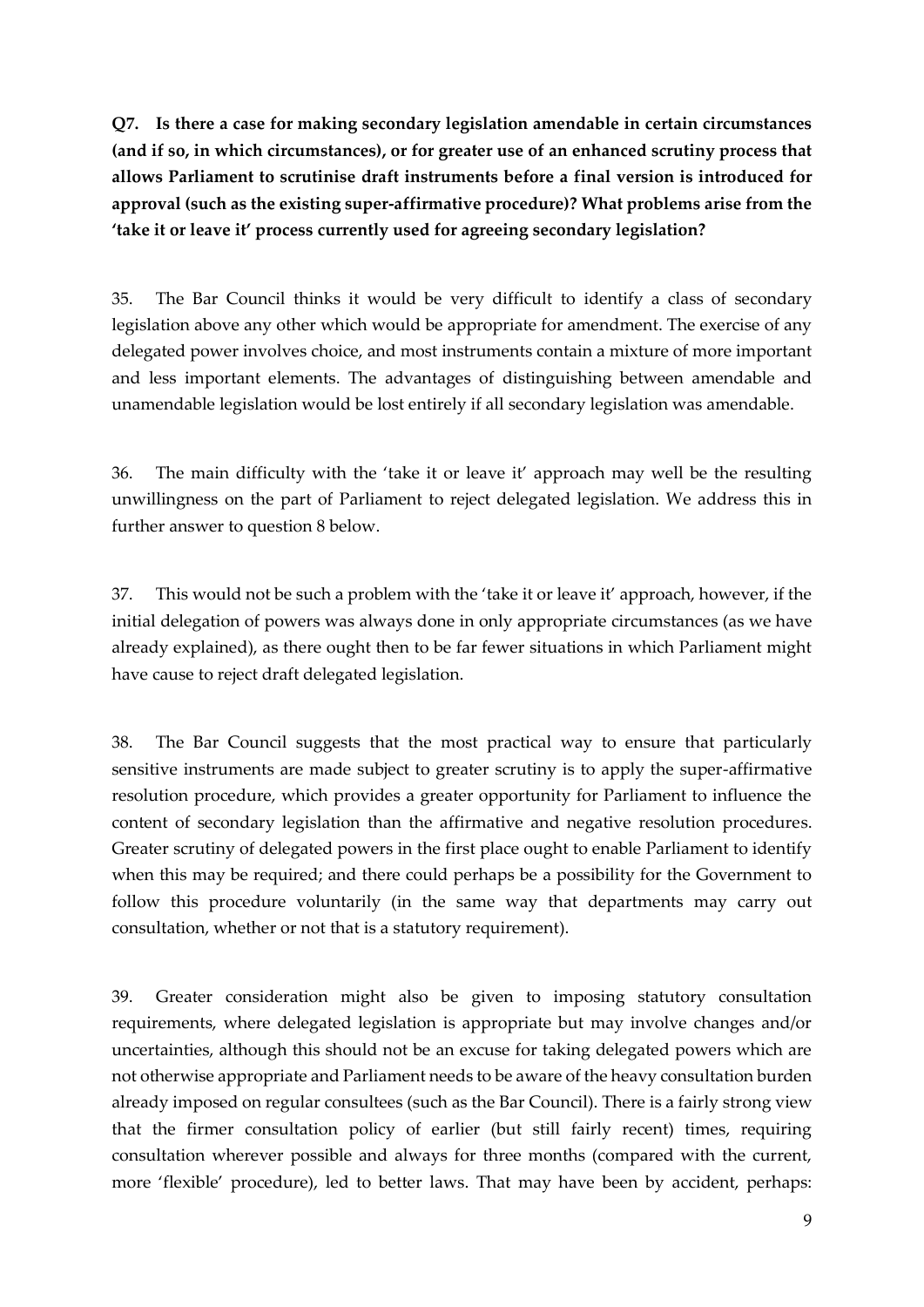slowing down the timetable for the preparation of legislation, giving more time for consideration and mature reflection, and sometimes taking some of the political or media 'heat' out of an issue by the time legislation was finally introduced.

40. If those were linked to our suggestions in answer to question 8 below, then there would be firm encouragement to the Government both to ensure that the primary legislation deals with all policy questions of significance and to ensure that it does not misuse delegated powers. If Parliament rejects delegated legislation on policy grounds, then the Government has only itself to blame.

41. See also our answer to question 13. The volume and nature of Brexit legislation may justify a procedure that allows for amendment in some cases.

# **Q8. Is there a case for allowing either or both Houses of Parliament additional powers to delay or reject secondary legislation?**

42. It is not clear to us whether this is a question of powers or of attitude. At the moment, Parliament just does not vote against SIs – the Commons are whipped to vote in favour (where necessary), and the Lords vote against only in rare and exceptional situations. Without a willingness on the part of Parliament to exercise its existing powers, or at least to change its attitude to delegated legislation, we would be concerned that new powers would make no significant difference.

43. Subject to that, delegated legislation ought as a matter of course to be given dedicated consideration beyond the limits of current consideration (described in answer to question 6 above, which largely excludes the merits of the delegated legislation). Parliament should be willing to reject delegated legislation outright as being inappropriate for a delegated legislative procedure where the draft delegated legislation raises questions of policy that are not resolved by the primary legislation, and so have not been subject to the level of scrutiny that should have been applied.

44. The more effective the manner in which the delegation of powers has been dealt with in the primary legislation, the less onerous this task will be, and the less likely it will be that Parliament will have proper cause to reject the delegated legislation; but with the inconsistency that exists at the moment in the granting of delegated powers, together with the inevitability (recognised in our first answer above) that powers will be granted in some circumstances which allow for changes which ought to be scrutinised on their merits,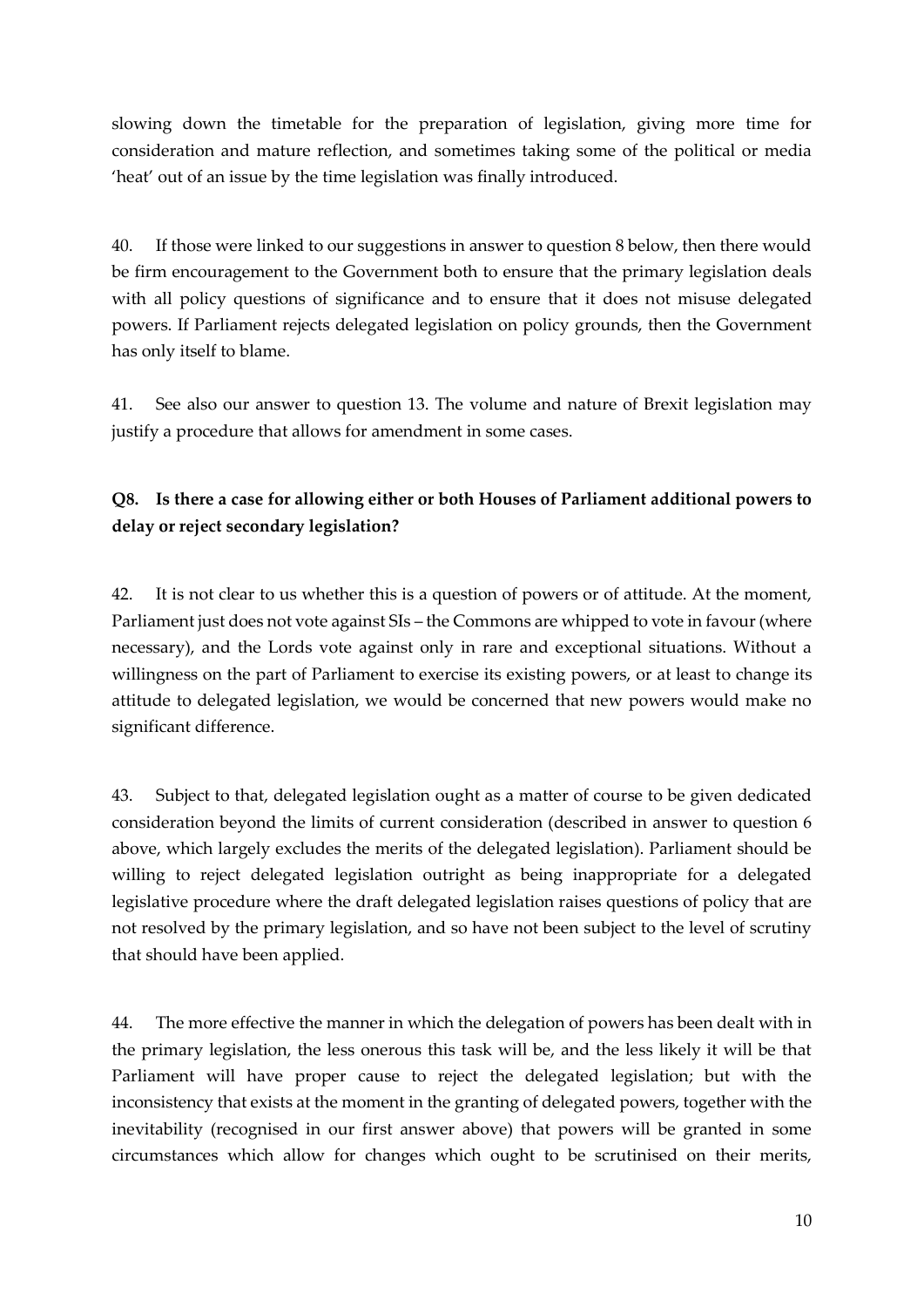Parliament (and, in particular, this House) ought to go further than it does at the moment in the scope of the scrutiny that it applies to draft delegated legislation.

45. In tandem with this, as well as identifying statutory consultees in appropriate circumstances, Parliament might also consider instituting processes under which:

- a. A neutral summary of the results of any consultation on delegated legislation must be laid before Parliament with the draft delegated legislation; and
- b. Parliament may reject the draft legislation if it considers, in view of the nature or contents of the legislation, either (1) that consultation should have taken place but has not, or (2) the consultation that has taken place has been inadequate.

### *Henry VIII powers*

**Q9. Bills often include 'Henry VIII powers', which allow the Government to amend or repeal primary legislation by secondary legislation. For what reasons might such powers be appropriate, and with what level of scrutiny? Are there any subject-matters or purposes for which Henry VIII powers should never be used? Should Henry VIII powers ever be exercisable by a person who is not a Minister?**

46. The Bar Council does not take a principled position against the conferral of Henry VIII powers in all circumstances, but it begins by pointing out that if Henry VIII powers are taken, then this presupposes that primary legislation exists (or may yet be enacted) in which it was appropriate to include particular provisions that, under the primary legislation being considered, Parliament is being asked to allow the Government to amend by delegated legislation.

47. There will be cases in which it is convenient and appropriate to grant a number of tightly-circumscribed Henry VIII powers, focused on the aspects of a legal regime that may need to be amended in future, but this is likely to be appropriate only if a power to make delegated legislation is itself appropriate (such as in circumstances such as those set out in answer to question 1 above, in which minor amendments to primary legislation may be needed in order for the primary legislation to be fully effective). In other words, the type of situation in which this is most likely to be appropriate is one in which the legal framework and the legal details of key relationships (e.g. the identity of decision-makers, the factors they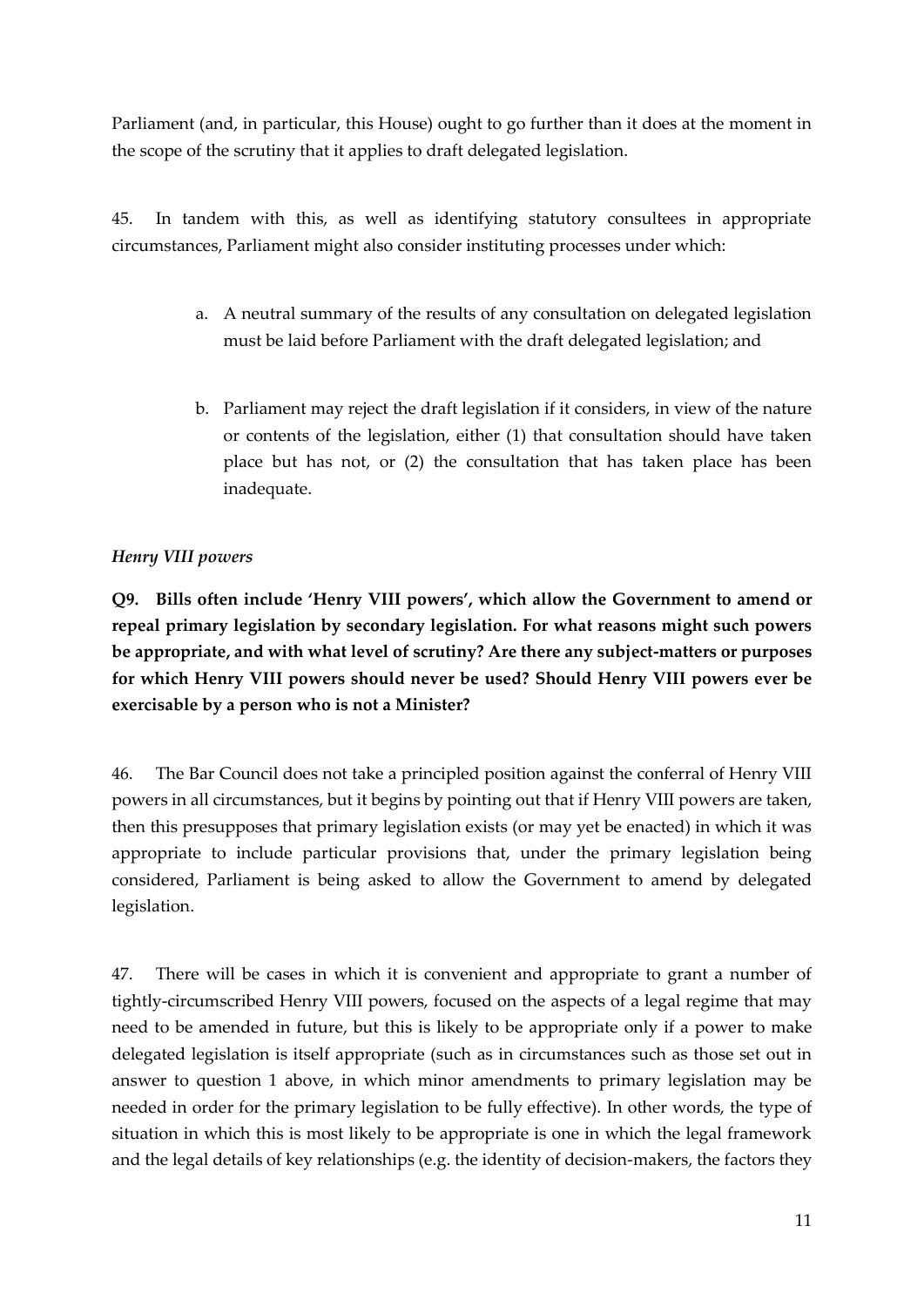should take into account, routes of appeal, and so on) are so important that they should be set out in primary legislation, but there are individual details (such as an address for service, a figure to be agreed at international level) which can legitimately be delegated.

48. Indeed, in some situations, the granting of Henry VIII powers might increase the chance of creating "good law" (which the Bar Council would encourage), particularly where the Henry VIII power is limited to a power to make consequential or incidental provision.

49. In addition, if Parliament were to exercise greater scrutiny over the merits of delegated legislation implementing Henry VIII powers, then there would be less objection to their existence in these limited circumstances.

50. It is possible that Parliament's (rightly) cautious attitude towards Henry VIII powers has the unintended consequence that it incentivises Government departments to seek wide or skeleton powers instead. In many cases it would be preferable for the Government to set out the details of a legislative scheme in a Bill (as described above), but the Bar Council is aware that wide powers are sometimes now considered the easier route both for internal clearance and when taking a Bill through Parliament. In our view, wide delegated powers are worse than narrow Henry VIII powers, so there may be room for greater balance in Parliament's approach.

51. To the extent that there is concern about the granting of Henry VIII powers, the Bar Council considers that a workable approach might be that Henry VIII clauses should always be drafted as narrowly as possible. The Bar Council does not consider that Parliament needs to be dogmatic about the choice of scrutiny procedure for Henry VIII powers.

52. The Bar Council considers that it should be exceptional, at the very least, for a Henry VIII power to be exercisable by a person who is not a Minister; but the constitutional importance of legislation would justify such powers being granted to no-one other than Ministers who are directly responsible to Parliament.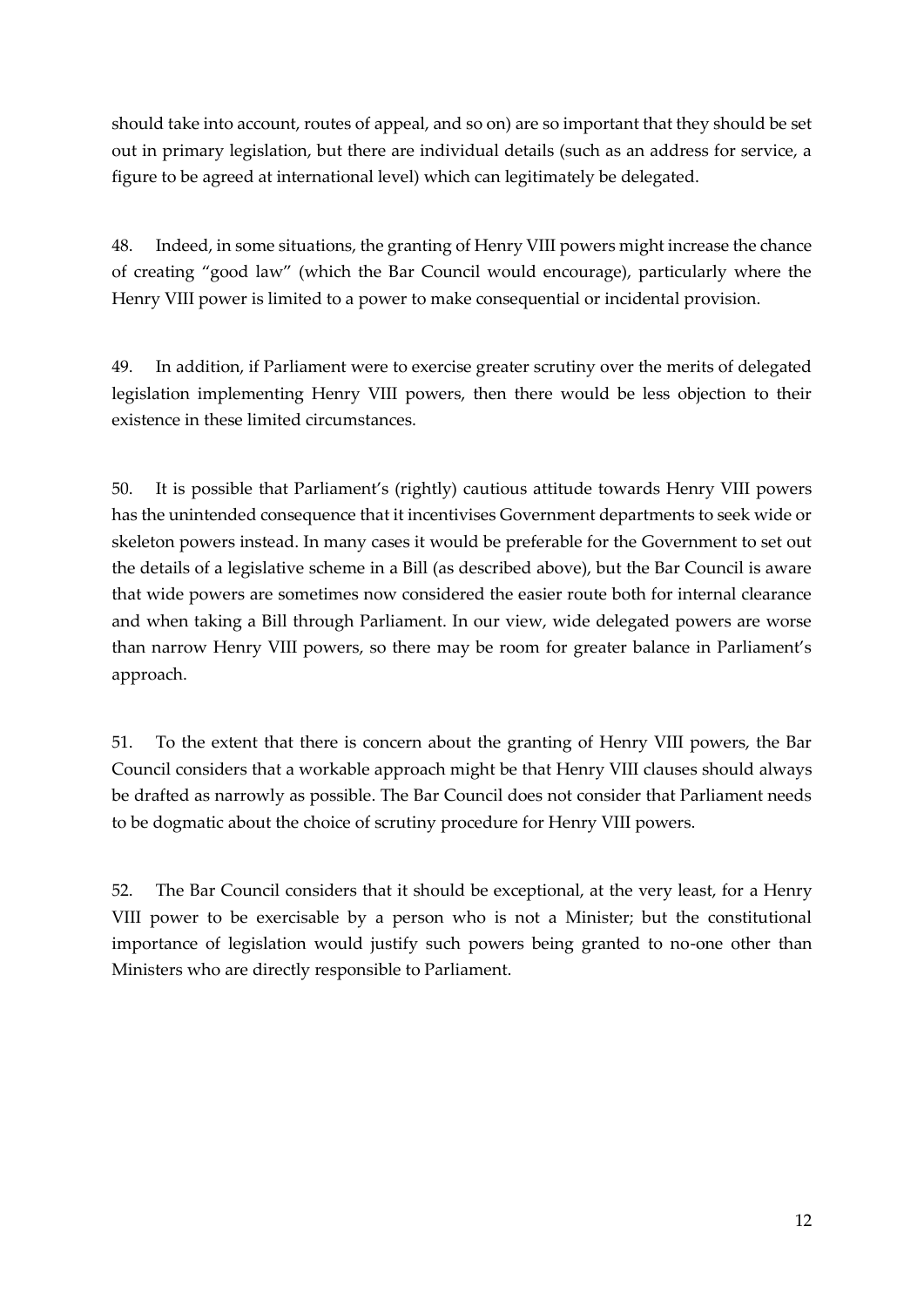### *Information provision*

### **Q10. Do the Explanatory Notes that accompany a Bill contain sufficient information about what the proposed secondary legislation will do?**

53. In short, no. This is probably inevitable, although it may be compounded by what the House Authorities will allow the Government to include.

54. Often, the point of taking a delegated power is that there is a lack of certainty about what the department wishes to do – otherwise, more detail could be included in the Bill itself. In these circumstances, the information will not be available.

55. In both these and other situations, the need for more information in order to be able properly to understand the scope or application of a proposed power may be a warning sign that the balance between primary and secondary legislation is wrong, or that the primary legislation needs to contain additional safeguards. Similarly, if there may be a devil in the detail, then that may again be a warning that the balance is wrong.

56. A requirement for more information in the Explanatory Notes might assist in identifying such problems, but these difficulties will not necessarily be identified by Parliament itself without expert input on the way in which policy is being implemented in the drafting of the legislation. Current procedures do not readily allow for this such input

57. A requirement for more information in the Explanatory Notes might also assist in ensuring that subsequent delegated legislation is kept within the bounds of what was explained to Parliament at the time, but this is no proper substitute for those bounds being set out in the primary legislation itself.

**Q11. How far is the intended content of secondary legislation made clear when the Bill is going through Parliament? Should draft secondary legislation be routinely made available when Bills are scrutinised by Parliament? Are there any examples of secondary legislation that brought forward provisions which were unexpected in the light of information provided by Government when the primary legislation was being enacted?**

58. In many cases it will not be practical for the Government to make draft secondary legislation available when Bills are scrutinised by Parliament. It is understandable that the Government will not have prepared draft legislation at a point when it is not sure what the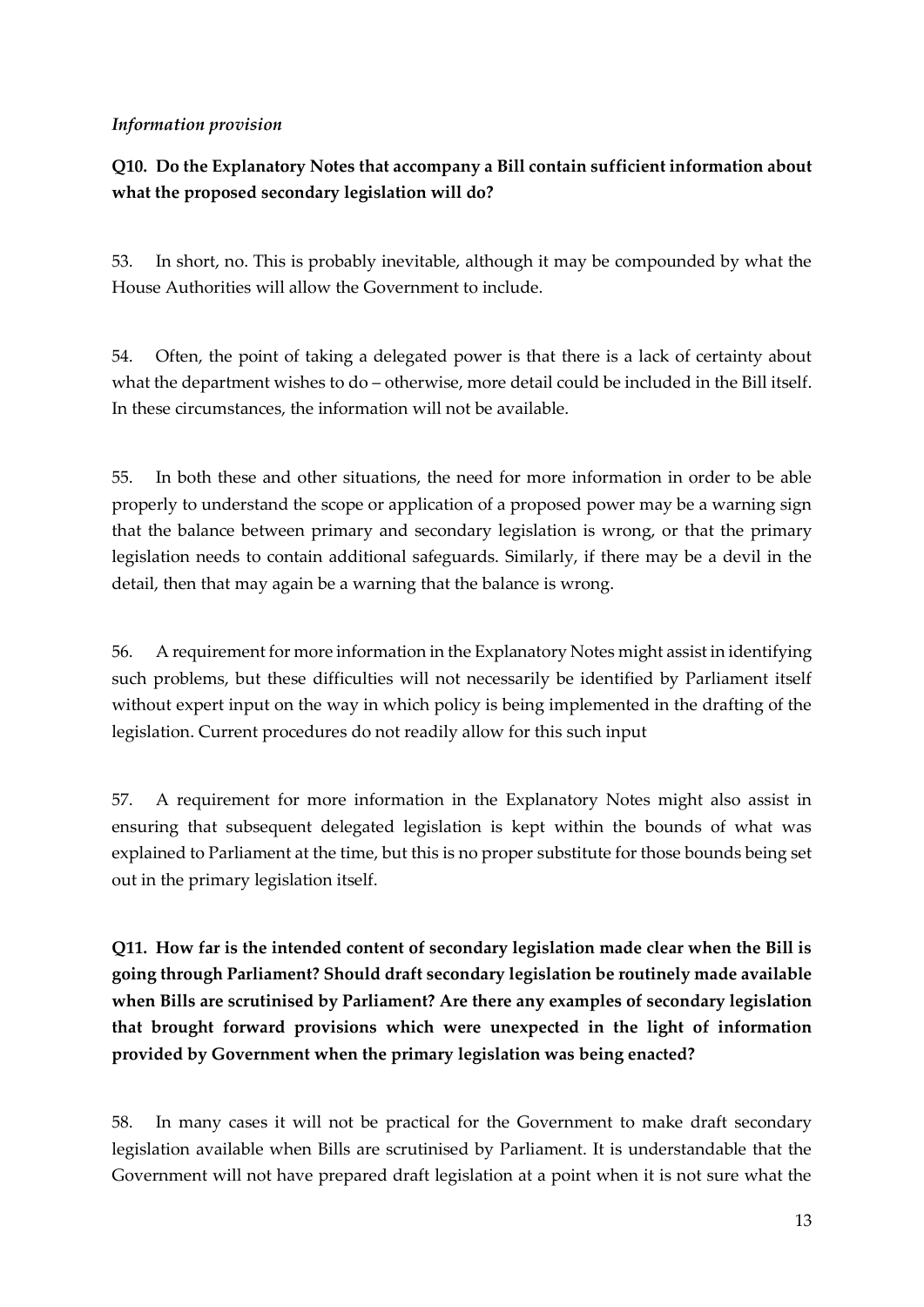final scope of its enabling power will be. In addition, the need for hasty preparation is likely to undermine other desirable aims, such as proper consultation on the content of the secondary legislation. Finally, there is a danger that Parliament might take undue comfort from the draft secondary legislation and be distracted from considering the full scope of the power and the use that might be made of it in the future.

59. Looking at this from the opposite perspective, Government should also not be able to use such a procedure to escape an obligation to set out clearly the aims of, and limitations on, delegated powers in the primary legislation itself. It may also be more difficult for parliamentarians to assess the impact of detailed draft delegated legislation when compared with clear aims and limitations set out on the face of the primary legislation itself.

60. To the extent that Parliament wishes to know how the Government intends to exercise a power, it is entitled to demand a statement to that effect from the Minister responsible for the Bill. In the Bar Council's view a policy statement would be of equal value to draft regulations, which might change. This process could be formalised and statements could become a mandatory element of the Memorandum required by the DPRRC.

61. We would reiterate, however, that neither draft regulations nor policy statements are a proper substitute for proper clarity of purpose and effective limitations in the primary legislation itself.

62. Moreover, both draft regulations and policy statements are likely to be much less accessible to affected persons than the primary legislation, so the use of either approach may hinder the effectiveness of the rights of affected persons to challenge the lawfulness of delegated legislation. This is a yet further reason for ensuring that the bounds of the delegated power are set out clearly in the legislation itself.

### *Brexit*

**Q12. To what extent, in Brexit-related primary legislation, might the use of secondary legislation be necessary or justified to convert the 'acquis' (the body of existing EU law) into British law?**

63. The terms of Article 50 mean that the Government would be wise to prepare for the possibility that the UK will leave the EU two years after Article 50 is triggered. At that point, the Treaties will cease to apply to the UK; and the agreement of saving or transitional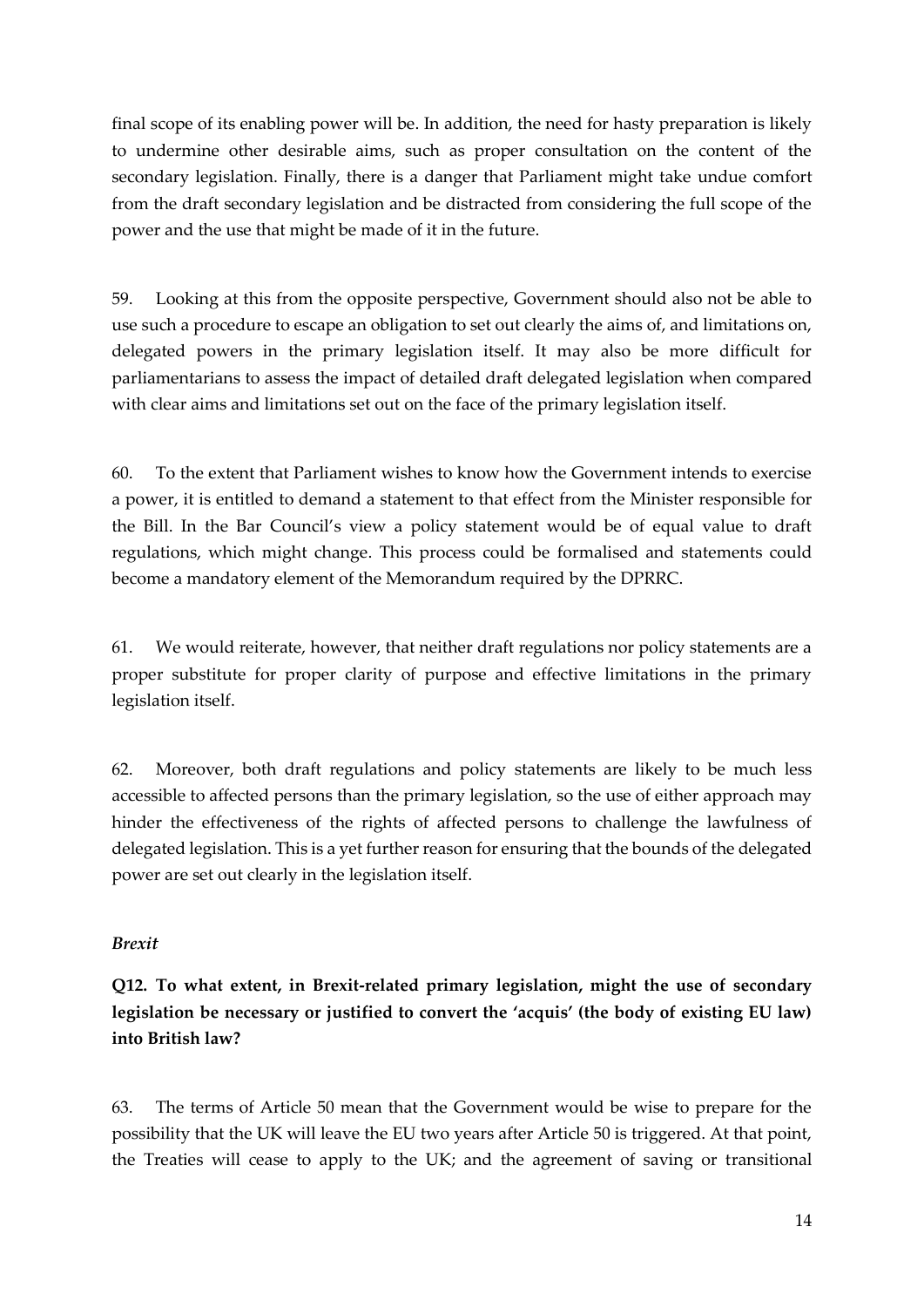provisions would be a matter for negotiation, as to which no safe assumptions can presently be made. In the Bar Council's view, the task of converting into UK law the EU *acquis* that is presently binding within the UK as a result of the Treaties is a very substantial one. The fact that the Government have described the proposed legislation to replace the European Communities Act 1972 ("ECA") as a "Great Repeal Bill" suggests that its intention is not simply to replicate the existing body of EU law but to remove or modify the effect of particular elements of the *acquis*.

64. The Bar Council cannot see how the volume of legislation required could possibly be passed through Parliament as primary legislation, so secondary legislation will be necessary. In many cases that will also be justified, because many aspects of the conversion of the *acquis* will be uncontroversial, at least at that initial stage; for example, where the object is simply to incorporate into the UK legal order provisions of the Treaties themselves, or EU regulations, which currently have direct effect without the need for domestic implementing legislation.

65. However, the Bar Council believes that there will be aspects of the *acquis* that cannot be converted without resulting in breaches of international law or other significant problems with the resulting law. Where that situation arises, primary legislation will be required in order to put new domestic laws in place. That is likely to have the effect of increasing the use of secondary legislation for other aspects of the conversion, including in more controversial areas. The use of secondary legislation for this purpose raises a number of concerns arising out of the contrast between the pre- and post- Brexit context. We take the liberty here of substantially reproducing the observations we made in response to the Committee's Stage 1 Call for Evidence (Preparing Legislation for Introduction), which are particularly pertinent to the present topics.

66. As the Committee will of course appreciate, EU Directives are not generally directly effective until implemented in each Member State's domestic law. At present, in the UK very few Directives are implemented by means of primary legislation enacted following the usual full Parliamentary procedure. Most are implemented by means of secondary legislation made under section 2(2) of the ECA. The ECA provides a generous "Henry VIII" power enabling regulations made under s. 2(2) to amend or repeal primary legislation. The broad scope of that power was affirmed by the Divisional Court in the "metric martyrs" case, Thoburn v. Sunderland City Council [2002] OB 151, [http://www.bailii.org/ew/cases/EWHC/Admin/2002/195.html.](http://www.bailii.org/ew/cases/EWHC/Admin/2002/195.html)

67. Even where the affirmative resolution procedure is adopted for an ECA instrument, the opportunity for meaningful public and Parliamentary debate on the terms of each instrument is extremely restricted, as we have commented above. However, the abbreviated nature of that derives legitimacy from the fact that each Directive will itself have been the subject of the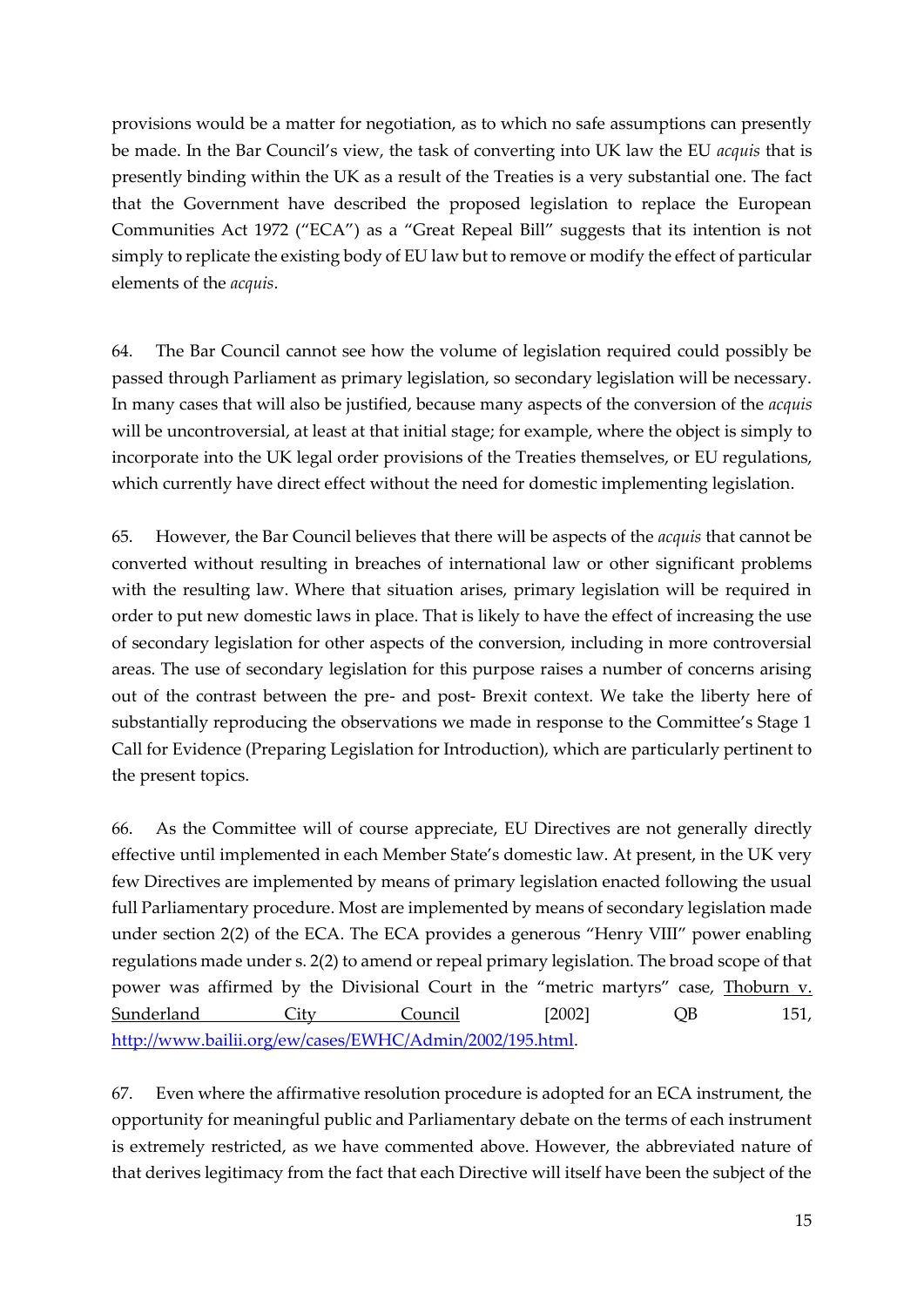elaborate legislative process at EU level. That process invariably involves two or more rounds of public consultation by the Commission before a proposal is formally put to the bipartite EU legislature (the Council and Parliament); detailed scrutiny and amendment by the Parliament (acting through its appropriate Committee and in plenary session); and, more often than not, a degree of scrutiny by national legislatures. In the latter respect, the work of the Lords EU Select Committee and its Sub-Committees set a high standard among the Member States. At each stage, stakeholder and public involvement helps shape the legislation as it makes its journey towards adoption.

68. It would be a matter of great constitutional concern if the "Great Repeal Bill" were to contemplate the possibility that repeal, or other significant change to the substantive content, of law currently deriving from EU Directives could be effected by a process similar to the making of ECA s. 2(2) instruments. Such a process would bring about a significant democratic deficit which would undermine the legitimacy of resulting legislation. It is one thing to use a secondary instrument to implement legislation that has been the subject of an extensive legislative process at European level. It is another thing entirely to use that process to implement policy which simply emerges from ministerial decision-making within the confines of Whitehall departments or Cabinet committees. Indeed the UK Supreme Court has already affirmed that the ECA 1972 power is confined to transposing into the content of EU legislation into domestic law. Government may not lawfully use it to "piggy back" different or additional content of its own (sometimes known as "gold plating") onto the implementation exercise: see United States of America v. Nolan [2015] UKSC 63, [2016] AC 463, [http://www.bailii.org/uk/cases/UKSC/2015/63.html.](http://www.bailii.org/uk/cases/UKSC/2015/63.html)

69. We would invite the Committee to draw to the attention of the Government the importance, following Brexit, of a legislative process involving sufficient public and Parliamentary scrutiny of any future proposal to alter the content of law deriving from an EU instrument otherwise than through full primary legislation.

# **Q13. Do you envisage that any changes will be required to procedures related to the delegation of powers or secondary legislation, to cope with the legislation likely to be required as a result of Brexit?**

70. In view of our response to Question 12, the Bar Council considers that this unprecedented legislative exercise will require Parliament to adopt a special approach to scrutiny. The affirmative and negative resolution procedures will not operate effectively, and will overwhelm Parliamentarians while providing for inadequate public involvement in the legislative process.